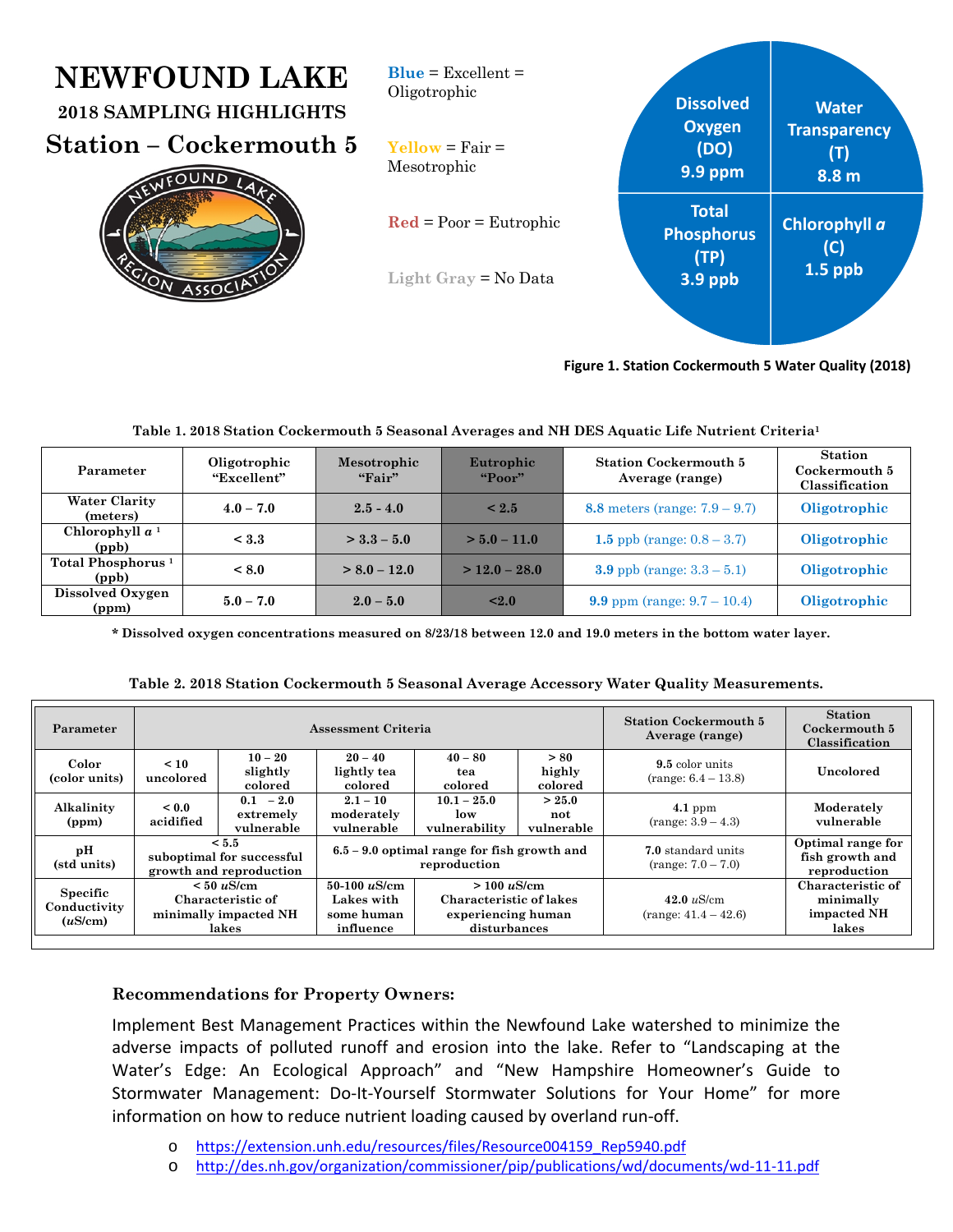#### **LONG TERM WATER QUALITY**

Site Cockermouth 5 is located near the Cockermouth River in the northwesterly section of Newfound Lake (Figure 4). The condition of Site Cockermouth 5 is influenced by the Cockermouth River drainage as well as other local near‐shore and upstream sources. Further review of water quality measurements at the other Newfound Lake sampling locations will provide <sup>a</sup> better assessment of more localized pollutant inputs that impact the other sampling locations (refer to the 2018 summary data contained in Table 3).

**WATER CLARITY:** The site Cockermouth 5 water clarity data display <sup>a</sup> trend of increasing clarity over the past twenty years of sampling (1999–2018).

**CHLOROPHYLL:** The site Cockermouth 5 chlorophyll *<sup>a</sup>* data display <sup>a</sup> trend of increasing chlorophyll *<sup>a</sup>* concentrations over the twenty years of sampling (1999–2018).

**COLOR:** The site Cockermouth 5 color data do not display <sup>a</sup> trend over the past eighteen years of sampling (2000–2018).

**TOTAL PHOSPHORUS:** The site Cockermouth 5 total phosphorus concentrations have decreased over the sixteen years of sampling (2001‐2018).

In summary, the site Cockermouth 5 continues to display good water quality. The long-term water clarity data do not display a trend while the chlorophyll *a* concentrations have increased and the total phosphorus concentrations have decreased. One should be aware that total phosphorus data have not been collected on an annual basis and that data gaps exist among years (Figure 3).





## **Table 3. Seasonal Average Water Quality by Sampling Location (2018)**

| <b>Site</b>   | Average<br>Secchi<br><b>Disk</b><br><b>Transparency</b> | Average<br>Chlorophyll a | Average<br>Total<br><b>Phosphorus</b> | Average<br><b>Dissolved</b><br>Oxygen |
|---------------|---------------------------------------------------------|--------------------------|---------------------------------------|---------------------------------------|
|               | (meters)                                                | (ppb)                    | (ppb)                                 | (ppm)                                 |
| Deep 1        | 9.4                                                     | 1.3                      | 3.9                                   | 10.1                                  |
| Mayhew 2      | 7.7                                                     | 1.4                      | 2.9                                   | 2.9                                   |
| Pasquaney 3   | 9.3                                                     | 1.2                      | 3.1                                   | 9.9                                   |
| Loon Island 4 | 9.3                                                     | 1.5                      | 3.2                                   | XXXX                                  |
| Cockermouth 5 | 8.8                                                     | 1.5                      | 3.9                                   | 9.9                                   |
| Beechwood 6   | 9.0                                                     | 1.8                      | 3.3                                   | 10.1                                  |
| Follansbee 8  | 10.0                                                    | 1.5                      | 3.8                                   | <b>XXXX</b>                           |

XXXX indicates site is too shallow to collect comparable oxygen data.

Figures 2 and 3. Changes in the Newfound Lake water clarity (Secchi Disk depth), chlorophyll *<sup>a</sup>* and total phosphorus concentrations measured between 1999 and 2018 at site Cockermouth 5. **These data indicate the relationship between plant growth and water clarity. Total phosphorus data are also displayed and are oftentimes correlated with the amount of plant growth.** Note: due to personnel limitations and budgetary constraints, there are years between 1999 and 2018 when incomplete data were collected at site Cockermouth 5.